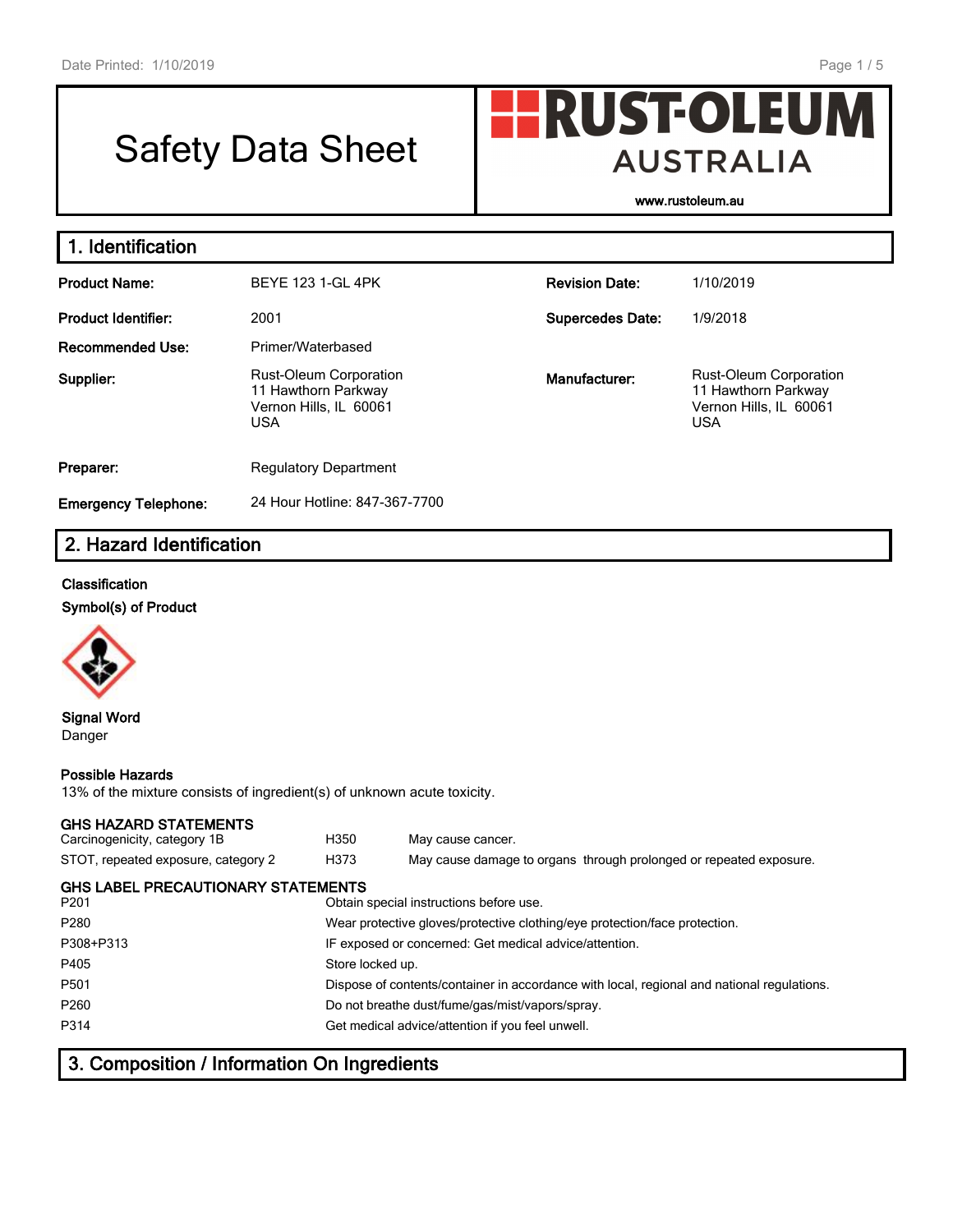#### **HAZARDOUS SUBSTANCES**

| <b>Chemical Name</b>                                         | CAS-No.    | <b>Wt.%</b><br>Range | <b>GHS Symbols</b> | <b>GHS Statements</b> |
|--------------------------------------------------------------|------------|----------------------|--------------------|-----------------------|
| <b>Titanium Dioxide</b>                                      | 13463-67-7 | $2.5 - 10$           | Not Available      | Not Available         |
| Ethylene Glycol                                              | 107-21-1   | $1.0 - 2.5$          | GHS08              | H373                  |
| Kaolin Clay                                                  | 1332-58-7  | $1.0 - 2.5$          | Not Available      | Not Available         |
| <b>Hydrous Magnesium Silicate</b>                            | 14807-96-6 | $1.0 - 2.5$          | Not Available      | Not Available         |
| Distillates (Petroleum) Solvent-Dewaxed Heavy<br>Paraffinic  | 64742-65-0 | $0.1 - 1.0$          | GHS08              | H350                  |
| Oxirane, 2-Methyl-, Polymer with Oxirane, Monobutyl<br>Ether | 9038-95-3  | $0.1 - 1.0$          | GHS06              | H330                  |
| Sodium Nitrite                                               | 7632-00-0  | $0.1 - 1.0$          | GHS03-GHS06        | H272-301-319-331      |
| 2.2.4-Trimethyl-1.3-Pentanediol Isobutyrate                  | 25265-77-4 | $0.1 - 1.0$          | GHS06              | H331                  |

## **4. First-Aid Measures**

**FIRST AID - EYE CONTACT:** Immediately flush eyes with plenty of water for at least 15 minutes holding eyelids open. Get medical attention. Do NOT allow rubbing of eyes or keeping eyes closed.

**FIRST AID - SKIN CONTACT:** Wash skin with soap and water. Remove contaminated clothing. Get medical attention if irritation develops or persists.

**FIRST AID - INHALATION:** Remove to fresh air. If not breathing, give artificial respiration. If breathing is difficult, give oxygen. Get immediate medical attention. Do NOT use mouth-to-mouth resuscitation. If you experience difficulty in breathing, leave the area to obtain fresh air. If continued difficulty is experienced, get medical assistance immediately.

**FIRST AID - INGESTION:** Swallowing less than an ounce will not cause significant harm. For larger amounts, do not induce vomiting, but give one or two glasses of water to drink and get medical attention. If swallowed, rinse mouth with water. If feeling unwell, get medical attention.

## **5. Fire-Fighting Measures**

**EXTINGUISHING MEDIA:** Alcohol Film Forming Foam, Carbon Dioxide, Dry Chemical, Dry Sand, Water Fog

**UNUSUAL FIRE AND EXPLOSION HAZARDS:** No unusual fire or explosion hazards noted. Keep containers tightly closed. FLASH POINT IS TESTED TO BE GREATER THAN 200 DEGREES F.

**SPECIAL FIREFIGHTING PROCEDURES:** Water may be used to cool closed containers to prevent buildup of steam. If water is used, fog nozzles are preferred.

**Special Fire and Explosion Hazard (Combustible Dust):** No Information

#### **6. Accidental Release Measures**

**STEPS TO BE TAKEN IF MATERIAL IS RELEASED OR SPILLED:** If spilled, contain spilled material and remove with inert absorbent. Dispose of contaminated absorbent, container, and unused contents in accordance with local, state, and federal regulations. Do not incinerate closed containers

## **7. Handling and Storage**

**HANDLING:** Wash thoroughly after handling. Wash hands before eating. Remove contaminated clothing and launder before reuse. Use only with adequate ventilation. Follow all SDS and label precautions even after container is emptied because it may retain product residues. Avoid breathing fumes, vapors, or mist. Avoid contact with eyes, skin and clothing.

**STORAGE:** Store in a dry, well ventilated place. Keep container tightly closed when not in use.

**Advice on Safe Handling of Combustible Dust:** No Information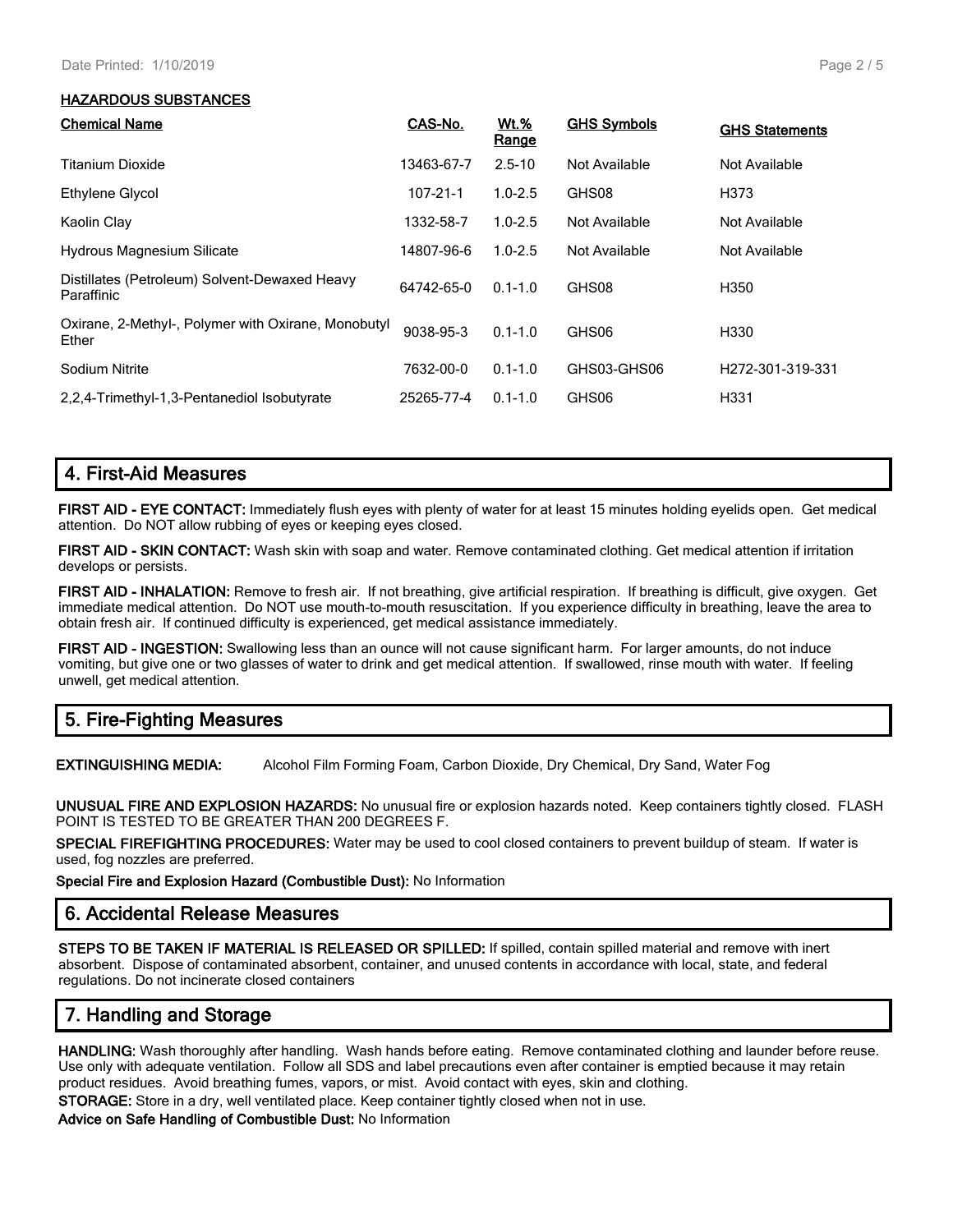# **8. Exposure Controls / Personal Protection**

| <b>Chemical Name</b>                                         | CAS-No.    | Weight %<br>Less Than | <b>ACGIH TLV-</b><br>TWA | <b>ACGIH TLV-</b><br><b>STEL</b> | <b>OSHA PEL-TWA</b> | <b>OSHA PEL-</b><br><b>CEILING</b> |
|--------------------------------------------------------------|------------|-----------------------|--------------------------|----------------------------------|---------------------|------------------------------------|
| Titanium Dioxide                                             | 13463-67-7 | 10.0                  | 10 mg/m $3$              | N.E.                             | $15 \text{ mg/m}$   | N.E.                               |
| Ethylene Glycol                                              | 107-21-1   | 5.0                   | 25 ppm                   | 50 ppm                           | N.E.                | N.E.                               |
| Kaolin Clay                                                  | 1332-58-7  | 5.0                   | $2 \text{ mg/m}$         | N.E.                             | $15 \text{ mg/m}$   | N.E.                               |
| Hydrous Magnesium Silicate                                   | 14807-96-6 | 5.0                   | $2 \text{ mg/m}$         | N.E.                             | N.E.                | N.E.                               |
| Distillates (Petroleum) Solvent-<br>Dewaxed Heavy Paraffinic | 64742-65-0 | 1.0                   | N.E.                     | N.E.                             | N.E.                | N.E.                               |
| Oxirane, 2-Methyl-, Polymer<br>with Oxirane, Monobutyl Ether | 9038-95-3  | 1.0                   | N.E.                     | N.E.                             | N.E.                | N.E.                               |
| Sodium Nitrite                                               | 7632-00-0  | 1.0                   | N.E.                     | N.E.                             | N.E.                | N.E.                               |
| 2,2,4-Trimethyl-1,3-Pentanediol<br>Isobutyrate               | 25265-77-4 | 1.0                   | N.E.                     | N.E.                             | N.E.                | N.E.                               |

#### **PERSONAL PROTECTION**

**ENGINEERING CONTROLS:** Use process enclosures, local exhaust ventilation, or other engineering controls to control airborne levels below recommended exposure limits. Prevent build-up of vapors by opening all doors and windows to achieve crossventilation.

**RESPIRATORY PROTECTION:** A respiratory protection program that meets OSHA 1910.134 and ANSI Z88.2 requirements must be followed whenever workplace conditions warrant a respirator's use.

**SKIN PROTECTION:** Use gloves to prevent prolonged skin contact. Nitrile or Neoprene gloves may afford adequate skin protection.

**EYE PROTECTION:** Use safety eyewear designed to protect against splash of liquids.

**OTHER PROTECTIVE EQUIPMENT:** Refer to safety supervisor or industrial hygienist for further guidance regarding types of personal protective equipment and their applications.

**HYGIENIC PRACTICES:** Wash thoroughly with soap and water before eating, drinking or smoking. Remove contaminated clothing immediately and launder before reuse.

**Engineering Measures for Combustible Dust:** No Information

## **9. Physical and Chemical Properties**

| Appearance:                 | Liguid                      | <b>Physical State:</b>            | Liguid       |
|-----------------------------|-----------------------------|-----------------------------------|--------------|
| Odor:                       | Mild                        | <b>Odor Threshold:</b>            | N.E.         |
| <b>Relative Density:</b>    | 1.261                       | pH:                               | N.A.         |
| Freeze Point, °C:           | N.D.                        | <b>Viscosity:</b>                 | N.D.         |
| <b>Solubility in Water:</b> | Miscible                    | Partition Coefficient. n-octanol/ |              |
| Decompostion Temp., °C:     | N.D.                        | water:                            | N.D.         |
| Boiling Range, °C:          | $-18 - 537$                 | <b>Explosive Limits, vol%:</b>    | $3.2 - 15.3$ |
| <b>Flammability:</b>        | Does not Support Combustion | Flash Point, °C:                  | 94           |
| <b>Evaporation Rate:</b>    | Slower than Ether           | Auto-ignition Temp., °C:          | N.D.         |
| <b>Vapor Density:</b>       | Heavier than Air            | <b>Vapor Pressure:</b>            | N.D.         |
|                             |                             |                                   |              |

(See "Other information" Section for abbreviation legend)

# **10. Stability and Reactivity**

#### **CONDITIONS TO AVOID:** No Information

**INCOMPATIBILITY:** Incompatible with strong oxidizing agents, strong acids and strong alkalies.

**HAZARDOUS DECOMPOSITION:** When heated to decomposition, it emits acrid smoke and irritating fumes.

**HAZARDOUS POLYMERIZATION:** Will not occur under normal conditions.

**STABILITY:** This product is stable under normal storage conditions.

## **11. Toxicological Information**

**EFFECTS OF OVEREXPOSURE - EYE CONTACT:** Irritating, and may injure eye tissue if not removed promptly.

**EFFECTS OF OVEREXPOSURE - SKIN CONTACT:** Low hazard for usual industrial handling or commercial handling by trained personnel.

**EFFECTS OF OVEREXPOSURE - INHALATION:** High gas, vapor, mist or dust concentrations may be harmful if inhaled. Avoid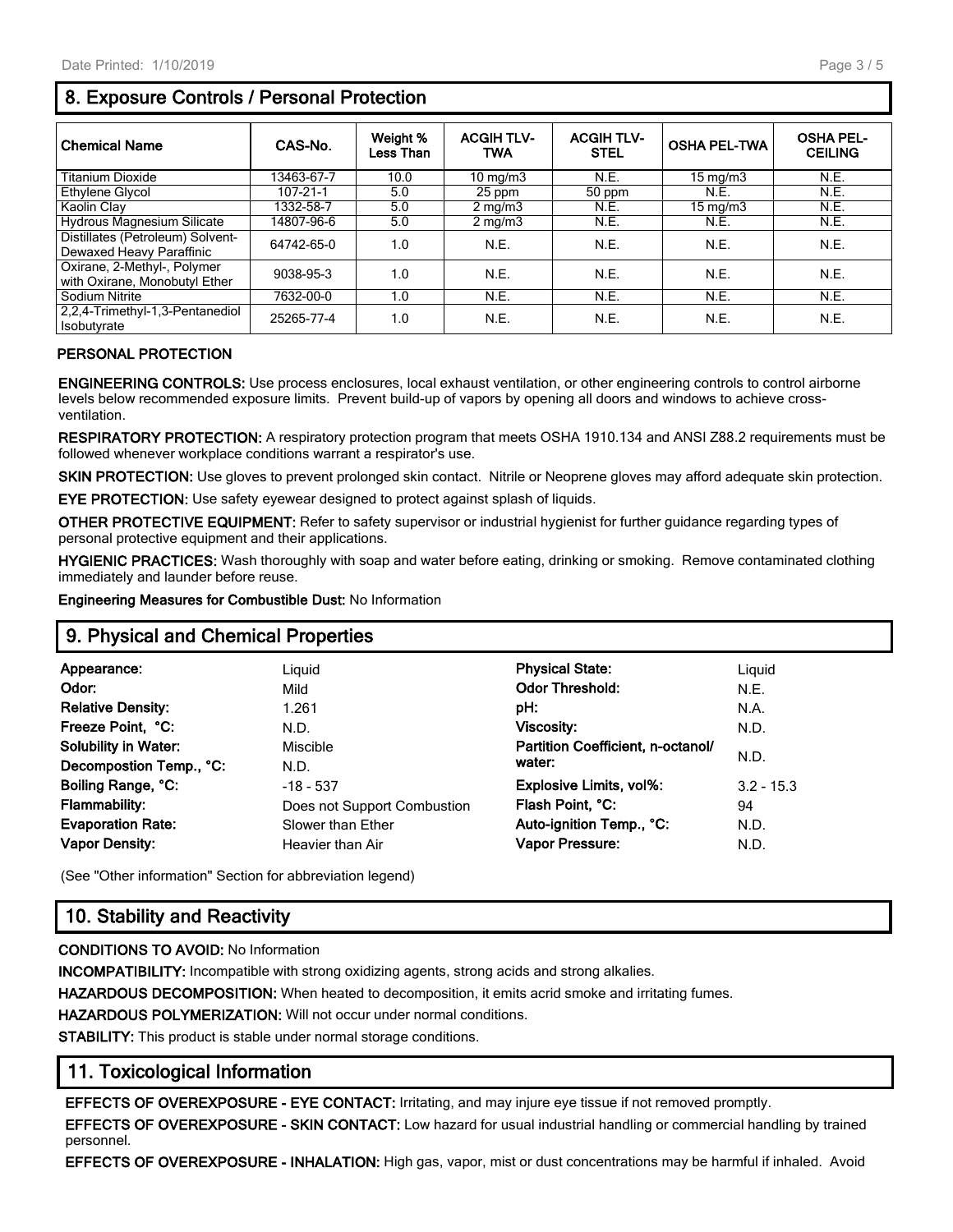**EFFECTS OF OVEREXPOSURE - INGESTION:** Substance may be harmful if swallowed.

**EFFECTS OF OVEREXPOSURE - CHRONIC HAZARDS:** Contains Titanium Dioxide. Titanium Dioxide is listed as a Group 2B-"Possibly carcinogenic to humans" by IARC. No significant exposure to Titanium Dioxide is thought to occur during the use of products in which Titanium Dioxide is bound to other materials, such as in paints during brush application or drying. Risk of overexposure depends on duration and level of exposure to dust from repeated sanding of surfaces or spray mist and the actual concentration of Titanium Dioxide in the formula. (Ref: IARC Monograph, Vol. 93, 2010)

**PRIMARY ROUTE(S) OF ENTRY:** Eye Contact, Ingestion, Inhalation, Skin Contact

#### **ACUTE TOXICITY VALUES**

**The acute effects of this product have not been tested. Data on individual components are tabulated below:**

| CAS-No.                 | <b>Chemical Name</b>                                               | Oral LD50                      | Dermal LD50              | Vapor LC50                     |
|-------------------------|--------------------------------------------------------------------|--------------------------------|--------------------------|--------------------------------|
| 13463-67-7              | Titanium Dioxide                                                   | >10000 mg/kg Rat               | 2500 mg/kg               | N.E.                           |
| $107 - 21 - 1$          | Ethylene Glycol                                                    | 4700 mg/kg Rat                 | 10600 mg/kg Rat          | N.E.                           |
| 1332-58-7               | Kaolin Clay                                                        | 5500 mg/kg                     | >5000 mg/kg Rat          | 25                             |
| 14807-96-6              | <b>Hydrous Magnesium Silicate</b>                                  | 6000                           | N.E.                     | 30                             |
| 64742-65-0              | Distillates (Petroleum) Solvent-Dewaxed<br><b>Heavy Paraffinic</b> | >15000 mg/kg Rat               | >5000 mg/kg Rabbit       | N.E.                           |
| 9038-95-3               | Oxirane, 2-Methyl-, Polymer with Oxirane,<br>Monobutyl Ether       | 5000 mg/kg Rat                 | 14904 mg/kg Rabbit       | .1 mg/L Rat                    |
| 7632-00-0<br>25265-77-4 | Sodium Nitrite<br>2.2.4-Trimethyl-1.3-Pentanediol Isobutyrate      | 85 mg/kg Rat<br>3200 mg/kg Rat | N.F.<br>>15200 mg/kg Rat | 5.5 mg/L Rat<br>>3.55 mg/L Rat |

N.E. - Not Established

## **12. Ecological Information**

**ECOLOGICAL INFORMATION:** Product is a mixture of listed components.

## **13. Disposal Information**

**DISPOSAL INFORMATION:** Dispose of material in accordance to local, state, and federal regulations and ordinances. Do not allow to enter waterways, wastewater, soil, storm drains or sewer systems.

| 14. Transport Information |
|---------------------------|
|---------------------------|

|                              | Domestic (USDOT) | International (IMDG) | Air (IATA)    | <b>TDG (Canada)</b> |
|------------------------------|------------------|----------------------|---------------|---------------------|
| <b>UN Number:</b>            | N.A.             | N.A.                 | N.A.          | N.A.                |
| <b>Proper Shipping Name:</b> | Not Regulated    | Not Regulated        | Not Regulated | Not Regulated       |
| <b>Hazard Class:</b>         | N.A.             | N.A.                 | N.A.          | N.A.                |
| <b>Packing Group:</b>        | N.A.             | N.A.                 | N.A.          | N.A.                |
| <b>Limited Quantity:</b>     | No               | No                   | No.           | No                  |

## **15. Regulatory Information**

### **U.S. Federal Regulations:**

#### **CERCLA - SARA Hazard Category**

This product has been reviewed according to the EPA 'Hazard Categories' promulgated under Sections 311 and 312 of the Superfund Amendment and Reauthorization Act of 1986 (SARA Title III) and is considered, under applicable definitions, to meet the following categories:

Carcinogenicity, Specific target organ toxicity (single or repeated exposure)